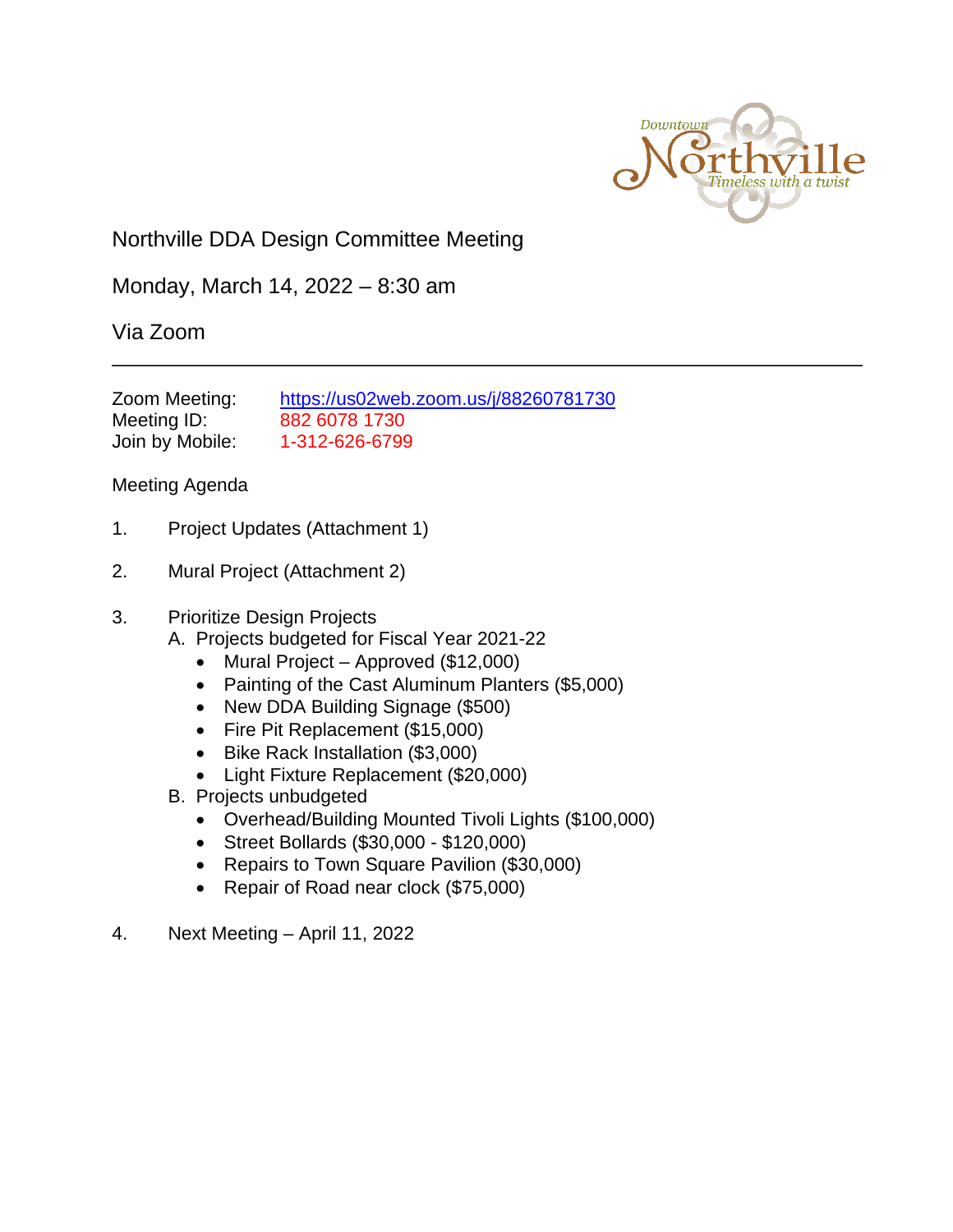# March 2022 Design Committee Updates

### Test Lighting

Approximately 75 downtown streetlights remain to be converted from High Pressure Sodium. ERC recently installed a test LED light along E. Main Street to compare the color

and appearance of the proposed LED lights with the existing Induction lights to the west. The light on the left side of the photos is the existing High-Pressure Sodium, the light in the center is the proposed LED light and the light on the right side is the Induction Lighting. Feedback from the Design and Sustainability Committee supported the installation of a slightly warmer light to compare. The previous test light was 3,000K. Early next week, ERC will install a 2,700K light and will modify the reflector to more closely imitate the Induction lights already installed. Once the DDA has approved a



fixture, ERC will need about 2 weeks to prepare a proposal that would lay out the terms of the contract and the amount that they would capture out of the energy savings.

With the City's electrical bills decreasing with ERC, the DDA should see a reduction in the amount of its contribution to the over bills, which is currently \$50,000 annually. DDA staff will reach out to the Finance Department to see what the reduction might be for this fiscal year.



## EV Charging Stations

Red E Charging, our EV partners are in the process of installing the last 4 charging stations. The project was put on hold for a few weeks while the installation contractors worked with a structural engineer to review plans to core through a column in the lower level of the parking deck.

DDA staff is working with both DPW, PD and the contractor to install EV 3 hour charging only signs at each of the 3 locations, along with directional signage on Center Street at Cady and EV stencils on the floor of the parking spaces. The stencils are weather/temperature sensitive and will need to be installed with warmer weather.

The DDA has received their first check from Red E Charging for its share of the revenue

produced by the charging stations. In the future, the checks will be for revenue for all 10 charging station and the checks will be cut twice a year. The DDA will be receiving reports on the usage and revenue generated every other month.